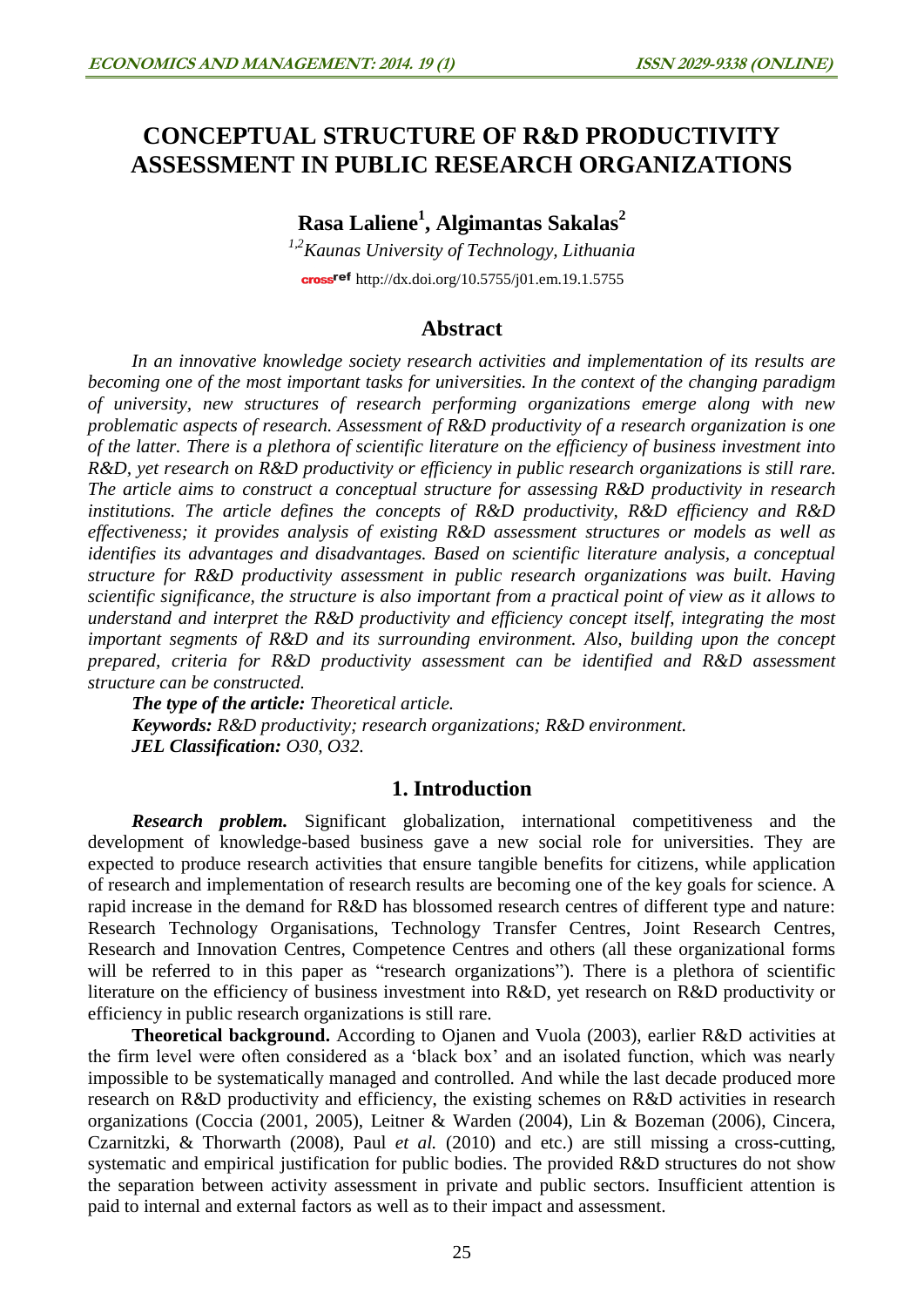*The purpose and rationale background. The main purpose of this article is* to compose a conceptual structure for assessing R&D productivity in public research institutions. *Research object*  **–** R&D productivity in research organizations. The paper is structured according to the following research *objectives*:

- 1) to define the concepts of R&D productivity, R&D efficiency and R&D effectiveness;
- 2) to present and analyse the existing conceptual structures or models for assessing R&D productivity, and to identify their key limitations and weaknesses;
- 3) to develop a systematic structure of R&D productivity assessment in research organizations.

### **2. Method**

The paper adopts theoretical research approach, namely comparative and systematic analysis of scientific literature. The first part of the paper is based on Colquhoun, Baines, and Crossley (1993), O'Donnell and Duffy (2005), Paul *et al.* (2010), Bogetoft and Otto (2011), Balezentis and Balezentis (2012) works to present and analyse the concepts of productivity, effectivness and efficiency. The second part provides analysis and comparison of R&D assessment models and strucutures of Coccia (2001, 2005), Leitner and Warden (2004), Lin and Bozeman (2006), Cincera et al (2008), Paul *et al.* (2010) and other; it identifies key components of R&D process in public research organizations and interconnections of such components. The analysis identifies main limitations and weaknesses in structures for R&D effectiveness assessment and justifies the need for developing new R&D structure. The final part presents a systematic structure of R&D assessment in research organization.

### **3. Results**

#### **Conceptualization of R&D productivity**

In order to define a concept of R&D productivity, it is necessary, first of all, to understand the essence of R&D and its types. Frascati Manual (2002) defines R&D as systematic creative work of cognition, including the cognition of humans, culture and society, and the exploitation of the newly obtained results. R&D covers three main areas of activity: fundamental research, applied research and experimental development. Fundamental research is carried out primarily to acquire new knowledge about the essence of phenomena and facts that are investigated without any particular application or visualization. Applied research and experimental development, in turn, have a specific practical purpose. These R&D parts are important in evaluating productivity and efficiency of activity in the sense that different types of R&D require different resources, and leads to different processes and, of course, different type of results.

In order to evaluate the results of R&D activities, their role, level or quality, it is important to understand and distinguish the concepts and processes of effectiveness, efficiency and productivity. Productivity is an important factor in economic growth; scientific literature defines and analyses the concept quite extensively and comprehensively. In scientific literature there is no unified definition of these concepts. There are many, even conflicting interpretations of these concepts, but in the most general term productivity is defined as the ration of output to inputs. So productivity means the ability to convert inputs to outputs. The concept of efficiency is an integral part of productivity. Bogetoft and Otto (2011) describes efficiency as a ratio of the observed productivity level to the yardstick productivity level. Effectiveness can be evaluated when certain utility or objective function is defined. Balezentis and Balezentis (2012) note that in the reality, however, this is not the case and in the ideal behaviour can be described only by analyzing the actual data, i.e. by the means of benchmarking. The primary goal of any economic activity is meeting consumer needs. These needs are met by obtaining the maximum benefit with minimum cost. In this way the effectiveness is achieved. However, speaking of research activity, benefits for the consumer is not its primary or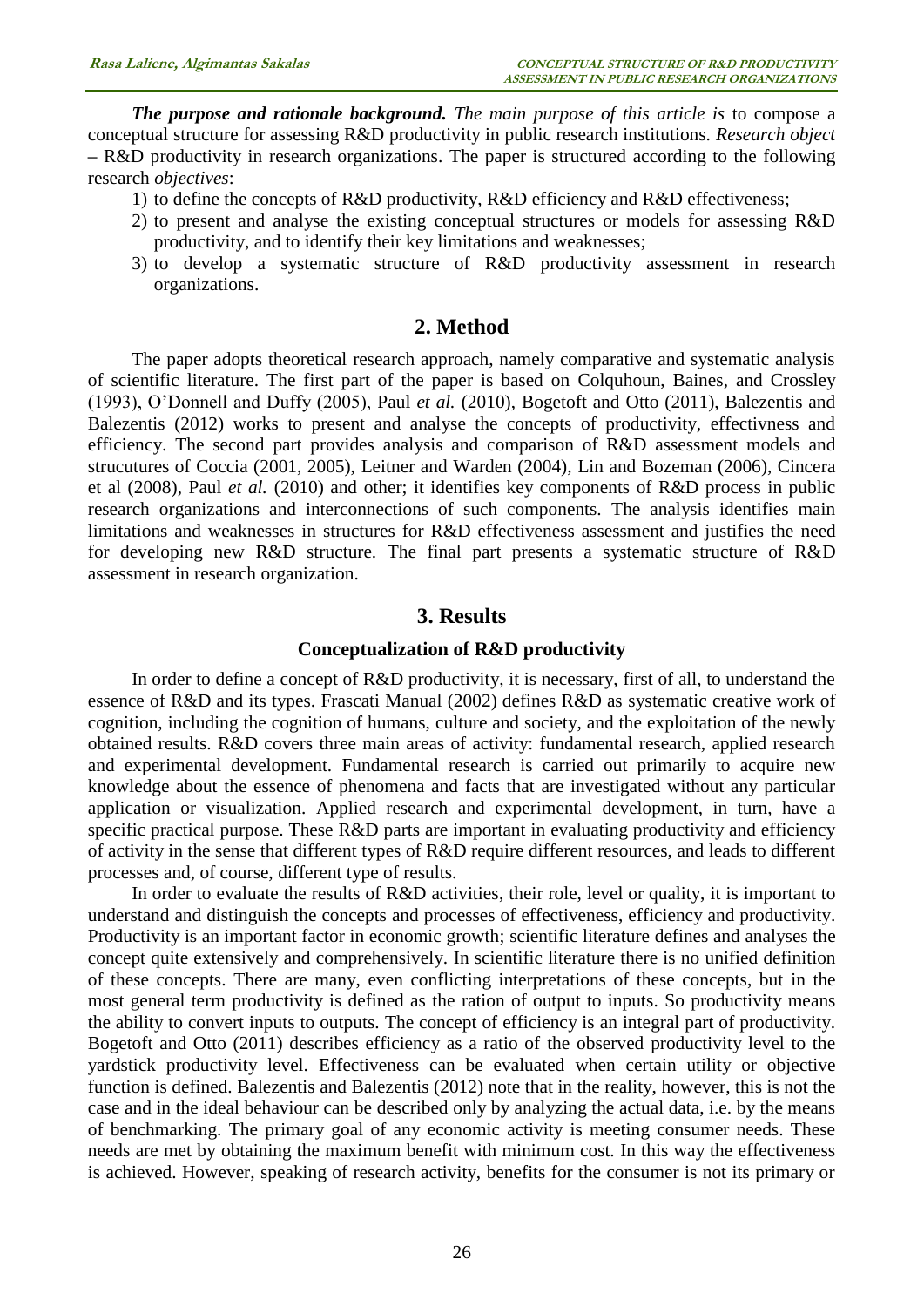sole purpose, therefore, the analysis and evaluation of both productivity and efficiency slightly differs in the context of R&D activity.

In most general sense, the difference between effectiveness and efficiency concepts can be defined using Activity Model based on IDEF0 as provided by Colquhoun, Baines, and Crossley (1993) (see Figure 1). Efficiency is defined as the difference between output and input i.e., the value created by the activity, divided by the resources consumed in creating the output. Effectiveness is defined as how the output of the activity meets the goal of the activity; is the intended output created (O'Donnell & Duffy, 2005).



**Figure 1.** An Activity Model Based on the IDEF0 *Source:* Colquhoun *et al*, 1993

Thus, according to this model, the R&D efficiency can be defined as its ratio of inputs and outputs. Meanwhile, in order to evaluate R&D effectiveness, it is important to have a certain specified level (objective, norm) which makes it possible to evaluate the degree of achievement or implementation. Different scientific institutions have different visions of the R&D activities or different strategic R&D goals, so their effectiveness evaluation will be different. Most of today's research institutions and research centres seek to commercialize scientific knowledge, i.e. they focus on and move towards applied and experimental development activities, as well as increasing their efficiency and commercial benefit. Etckowitz and Leydesdorff (2000), however, as well note an opposite trend: universities' desire to return to the development of fundamental research activities rather than becoming a commercial subject, and thus the evaluation of effectiveness and efficiency itself as well as its level in research organizations will depend on their R&D strategy, policy or programme they aim to achieve.

Paul *et al.* (2010) introduce the key dimensions of R&D productivity and the goals tied to R&D efficiency and effectiveness (Figure 2). Authors define R&D productivity as the relationship between the created value and the investments required to generate the research process. They elaborate R&D productivity in two dimensions: inputs leading to outputs, or R&D efficiency; and outputs leading to outcomes, or R&D effectiveness.



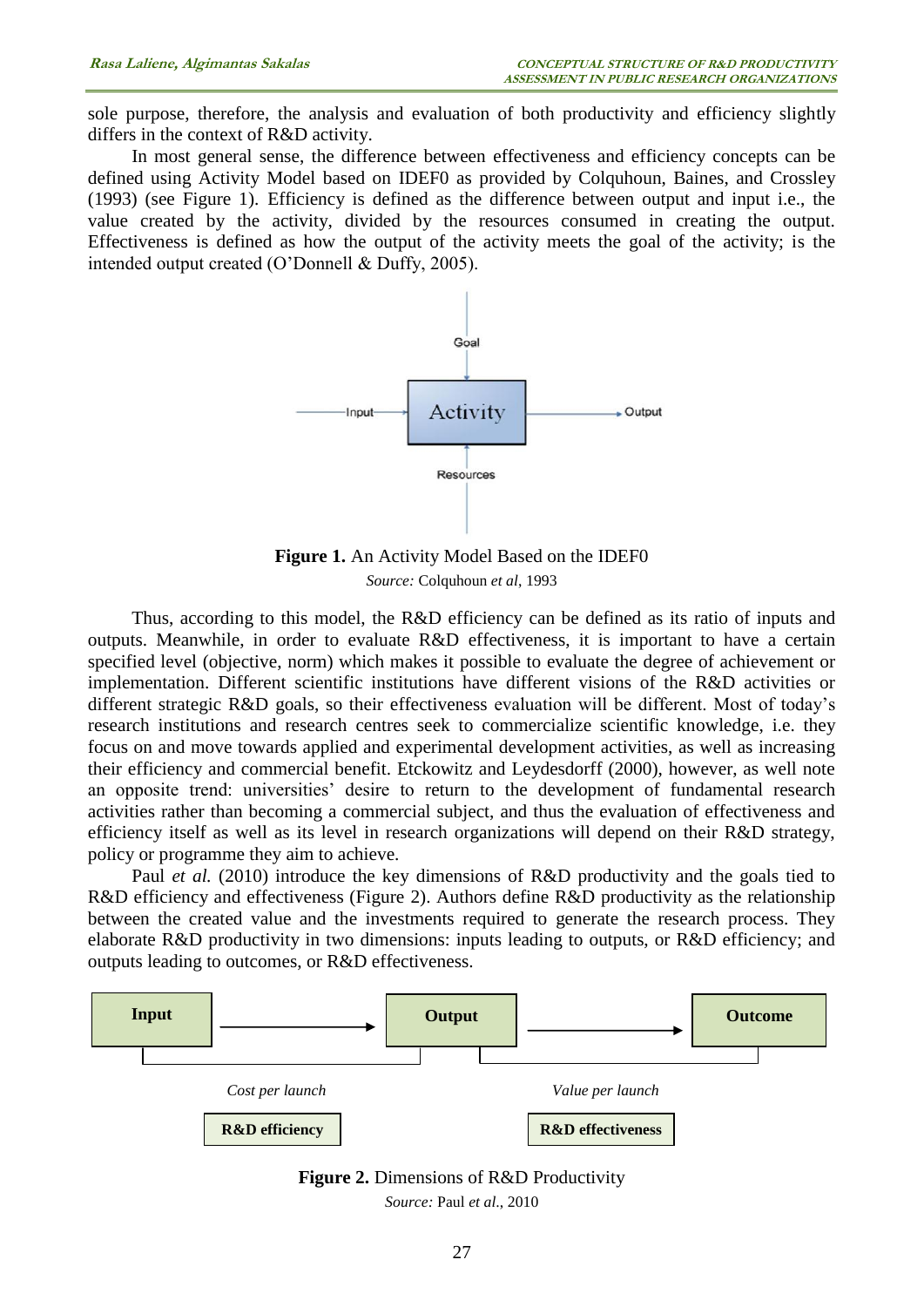An effective R&D productivity strategy must encompass both of these components. R&D efficiency represents the ability of an R&D system to translate inputs (for example, ideas, investments, effort) into defined outputs, generally over a defined period of time. R&D effectiveness can be defined as the ability of the R&D system to produce outputs with certain intended and desired qualities. Thus, R&D productivity can be viewed as an aggregate representation of both the efficiency and effectiveness of discovery and development process (Paul *et al.*, 2010).

The approach to efficiency and effectiveness in this theoretical research is based on findings provided by O'Donnell and Duffy (2005); whereas the goal of a highly productive R&D system, according to Paul *et al.* (2010), is to efficiently translate inputs into the most desired and valuable outputs.

## **The analysis of R&D productivity assessment structures**

This part of the article introduces and analyses the existing conceptual structures and models of existing R&D activity evaluation, allowing to identify the key components of R&D activity process and to describe their interactions. All R&D activity evaluation structures are grouped into four groups according to certain features of structure evaluation, their similarity and elements of novelty.

The first R&D activity assessment structures group is based on input-output ratio evaluation. This group includes the structures provided by such authors as Autio and Laamanen (1995), Sanchez and Perez (2002), Cincera, Czarnitzki, and Thorwarth (2008), Conte, Schweizer, Dierx, and Ilzkotitz (2009), Paul *et al.* (2010). The main axis in these structures is that as introduced by Paul *et al.* (2010) in R&D productivity concept: input-output-outcome. Cincera *et al.* (2008) present similar structure to the above mentioned. In this structure input is divided into monetary and nonmonetary resources. The authors distinguish and identify the processes of resource allocation efficiency, technical efficiency and customer-related efficiency. Their structure emphasizes the impact of environmental factors, such as regulatory-competitive framework, socio-economic background, climate, economic development and other, to the level of effectiveness and efficiency. Conte *et al.* (2009) focuses on a public R&D spending and complements the conceptual model by expanding the main components of the model as follows:

- input: public R&D, private R&D spending;
- output: patents (inventive output), publications (scientific output), new product/process (technological output);
- outcome: competitiveness, total factor productivity (TFP) growth, productivity, exports.

Autio and Laamanen (1995) expand these constructs in a slightly different way. The authors distinguish three types of inputs: monetary and physical resource inputs, capability inputs and technology inputs. According to the authors three types of output indicators can be collected research and technology outputs, commercial outputs or monetary and resource outputs.

The second group of conceptual models can be assigned models that clearly identify two different R&D activity processes: R&D development and R&D output spread (transfer or sale). Brown and Svenson (1998) present a model for measuring R&D productivity by categorizing the system to inputs, processing system, outputs, receiving system, outcomes, in-process measurements, output measurements and outcome measurements. Coccia (2001, 2005) adapts and develops the Brown and Svenson's model (see Figure 3).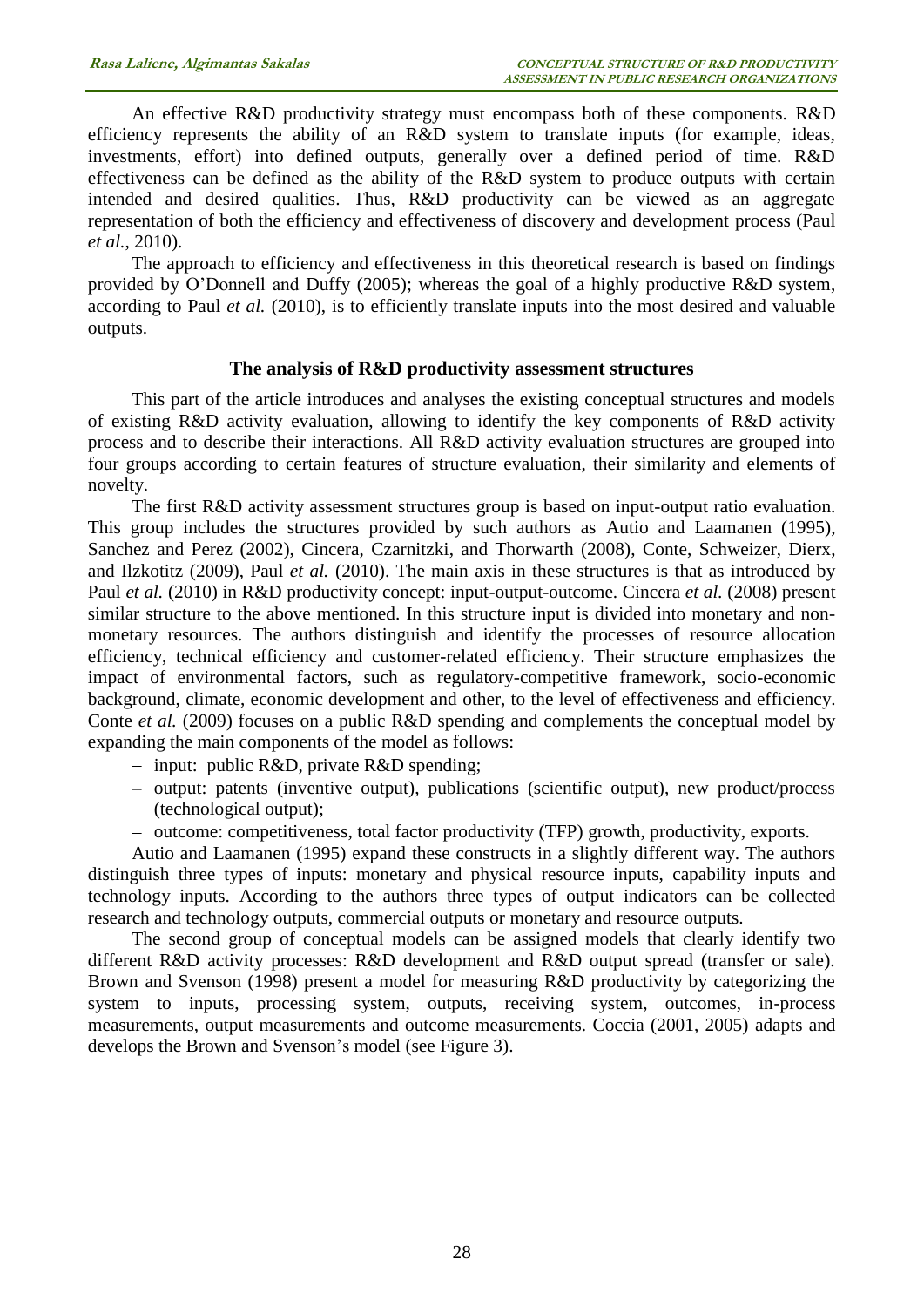

**Figure 3.** The Production System of the Research Bodies *Source:* Coccia, 2001

This conceptual model is applied both for private and public research bodies. The *inputs* are the resources of the system, which generate the cognitive process. They include the human factor, the information, the ideas, the equipment, the libraries, the organizations and the sources of financing. The *production process* of a research body transforms the input into output through the realisation of research projects, training courses, technological service and etc. The *output* of the research laboratories includes the publication of books and reports, projects, software innovations and patents. The *recipient,* who absorbs the output, is different according to whether it is private or public research body. In the case of public research bodies the users are more widespread and include manufacturing industries, public administration bodies, international bodies, professionals and universities. The *results* are also different for private or public bodies. If the users are private this may be profit maximisations or cost minimization, the income, new products, market shares, etc. (Agrell & West, 2001). If the users are public it may be an increase in the cultural level, the solution to social problems, etc. (Coccia, 2001).

Werner and Souder (1997) distinguish two levels of R&D impact:

- macro-level measurement method focus the impact of the R&D on society, as the whole;

micro-level techniques focus on the impact of a firm's R&D on its own effectiveness.

Ojanen and Vuola (2003) also provide a supplemented version of Brown and Svenson model. The authors complement the old model by showing interconnectedness and dependency of existing concepts of R&D process and pointing out ways of using measurement results in other stages of the process. The authors also add one additional front-end dimension which includes R&D strategy, key goals, competence and other aspects that influence R&D costs and other input.

Like the authors of the latter model, Vijayalakshmi and Iyer (2011) identify input, significant to every research body (manpower, equipment, sophisticated technology and other), the R&D process itself and results (outcome), based on which R&D efficiency is assessed, as the main dimensions of R&D process.

The third group of R&D activity models can be assigned authors that emphasize the importance of intellectual capital to this activity. Lin and Bozeman (2006) (see Figure 4) pay more attention both to organization's internal environment processes and competences of a scientist. The authors focus on the scientist's competences, i.e. his knowledge, skills and especially his previous experience. Figure 4 recognizes that the scientist depends critically upon others resources, scientific contributions, but the model's orientation is chiefly internal (Lin & Bozeman, 2006). According to the authors, this is a functional model for the creation of discrete knowledge products but has few if any direct implications for the sustained capacity to create knowledge products and build fields of science and technology development.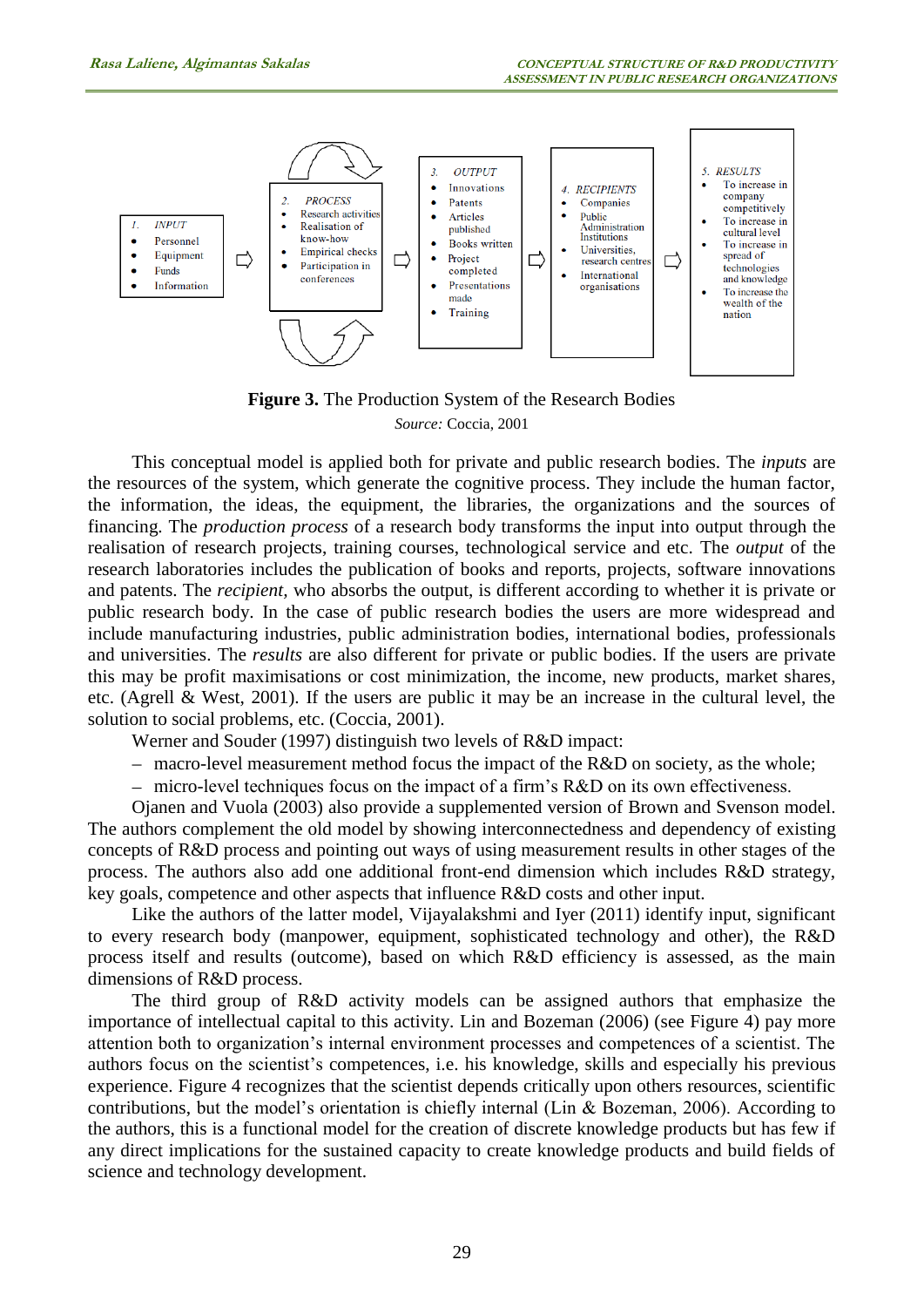

**Figure 4.** An Output Model for Assessing Center Researchers' Productivity *Source:* Lin & Bozeman, 2006

Leitner and Warden (2004) IC model for research organizations also analyze the concept of IC and its significance in the R&D process (see Figure 5).



**Figure 5.** Basic IC Model for Research Organisations *Source:* Leitner & Warden, 2004

The authors describe the specifics of IC management and reporting in research organisations and in particular the question of its impact on the production process and on their organisational performance. Model explicitly separates inputs, processes and outputs. The logic of the model combines goals, intellectual capital, organisational processes and results. The authors regards IC as intangible resources. It is composed of structural, human and relational capital. The model analyses R&D process depending on the R&D type. According to the authors, the R&D processes are clearly different kinds depending on the research activities, such as basic research, applied research, contract research projects, services or teaching. The outputs of these different kinds of projects are various kinds of Results. The model distinguishes two types of results: financial and intangible. Authors note that the outputs of a research organisation are often public goods and therefore not all outputs are sold commercially so that a price can be derived for a financial valuation. Intangible results are refined in economy (industry), research and society oriented results.

The fourth group pf R&D activity structures can be assigned models with a significant focus on the performance goals and, of course, on the assessment of achieving these goals. Griffin and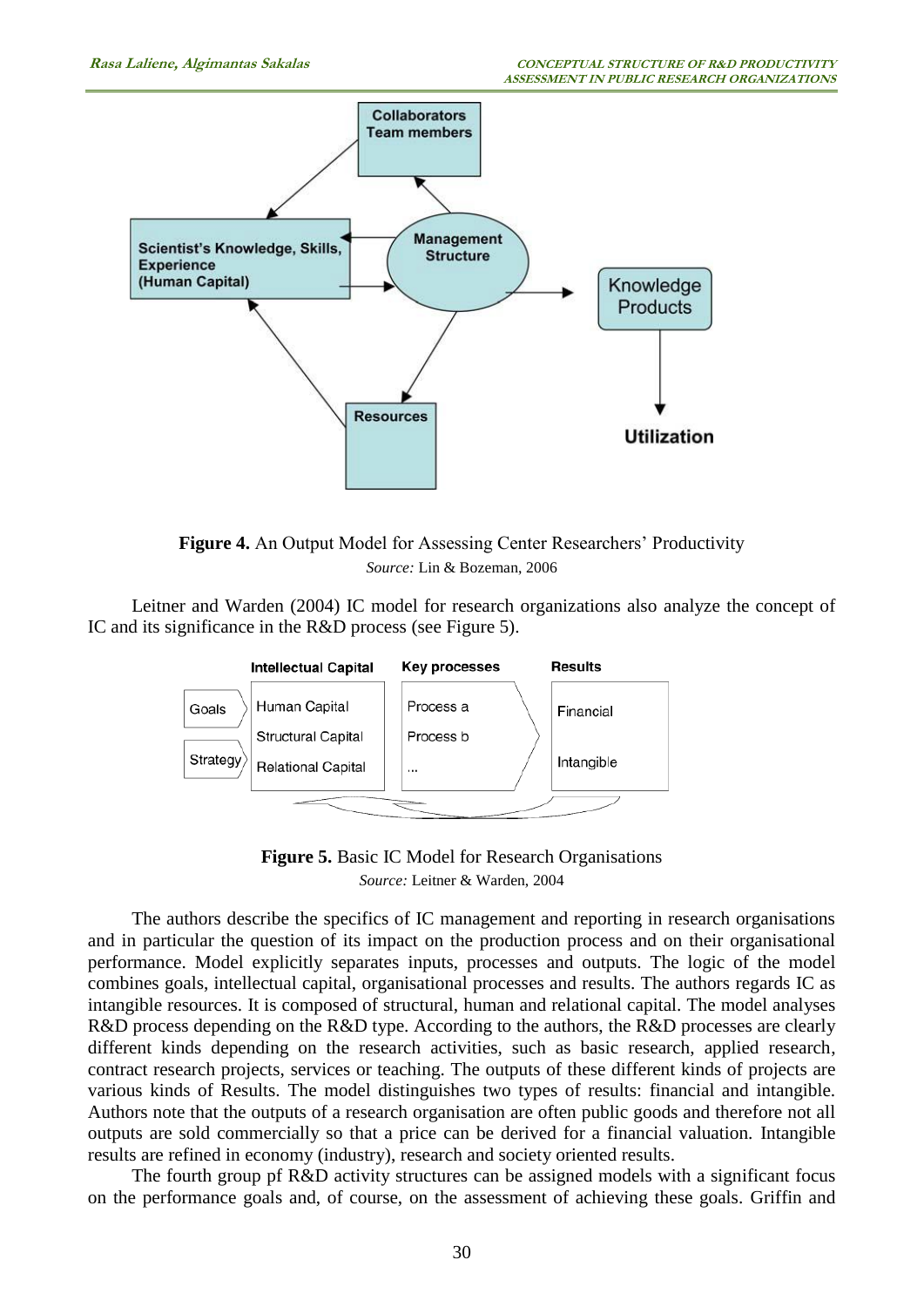Page (1996) categorize the project-level measures to customer-based success, financial success, and technical performance success. They suggest that assessment methods and indicators should be chosen depending on the innovativeness of the project or company's strategy, and distinguish three possible strategic conditions. R&D efficiency here is assessed through the perspective of private company investing into R&D activities for improving certain products. However, the assessment approach itself, i.e. the distinction of three levels based on innovativeness of company's or organization's strategy can be significant both to private and research organization. The constructs of strategy and objectives are also emphasized in Ojanen and Vuola (2003) and Leitner and Warden (2004) models as indicated above.

#### **Justification of the need to develop an integrated R&D productivity assessment model**

The analysis of conceptual structures for activity assessment in research centres showed that there is no single integrated model that includes all main R&D processes and elements of this process, and shows their connections. In order to assess the productivity of R&D activities, researchers use different components of productivity, effectiveness and efficiency, and analyze them differently. The structures introduced have the following limitations:

- At the beginning of this article R&D concept and its main types were presented, taking into account that different types of R&D activity require different resources and lead to different results. However, the only conceptual model that analyze R&D activity according to different types is that by Leitner and Warden (2004).
- In knowledge development process intelectual capital plays one of the key roles. Therefore, a scientists is exceptionally important in R&D activity. However, only two models, namely those by Leitner and Warden (2004) and Lin and Bozeman (2006), note and analyse the significance of intelectual capital in the assessment of R&D process.
- To fully realize the internal scientific potential of a scientist, certain organizational conditions must be ensured. The main shortfall of the analyzed conceptual models of R&D productivity assessment is insufficient attention to organization's internal and external environment and its assessment. Precisely these factors often determine both the level of results and the depth of their application. R&D activities are developed in constantly changing, dynamic external environment and are strongly dependent on it. Assessment of external environment factors is extremely important in developing market economies, including Lithuania. Etzkowitz and Leydesdorff's Triple Helix model (2000) suggests that a lot of centralized control elements remained in these countries that prevent effective R&D activities. Poorly developed R&D infrastructure and low scientific production have significant impact on R&D activity efficiency.
- All activities must have their objectives in order to evaluate the degree of implementation and to identify performance effectiveness. Therefore, objectives are also highly important in R&D activity as they indicate the principal direction and determine the assessment. However, the models by Griffin and Page (1996), Ojanen and Vuola (2003) and Leitner and Warden (2004) distinguish the components of objectives and strategies that influence the system of R&D activity.

The analysis of conceptual models of R&D productivity assessment in research centres showed that there is no unified integrated structure that includes main activity processes which would identify and elaborate the main components which need to be assessed.

## **Construction of conceptual structure of R&D productivity assessment in research organization**

Summarizing the analyzed structures and models of R&D productivity assessment, their characteristics and shortfalls, an integrated structure of R&D productivity assessment in research organizations was constructed (see Figure 6).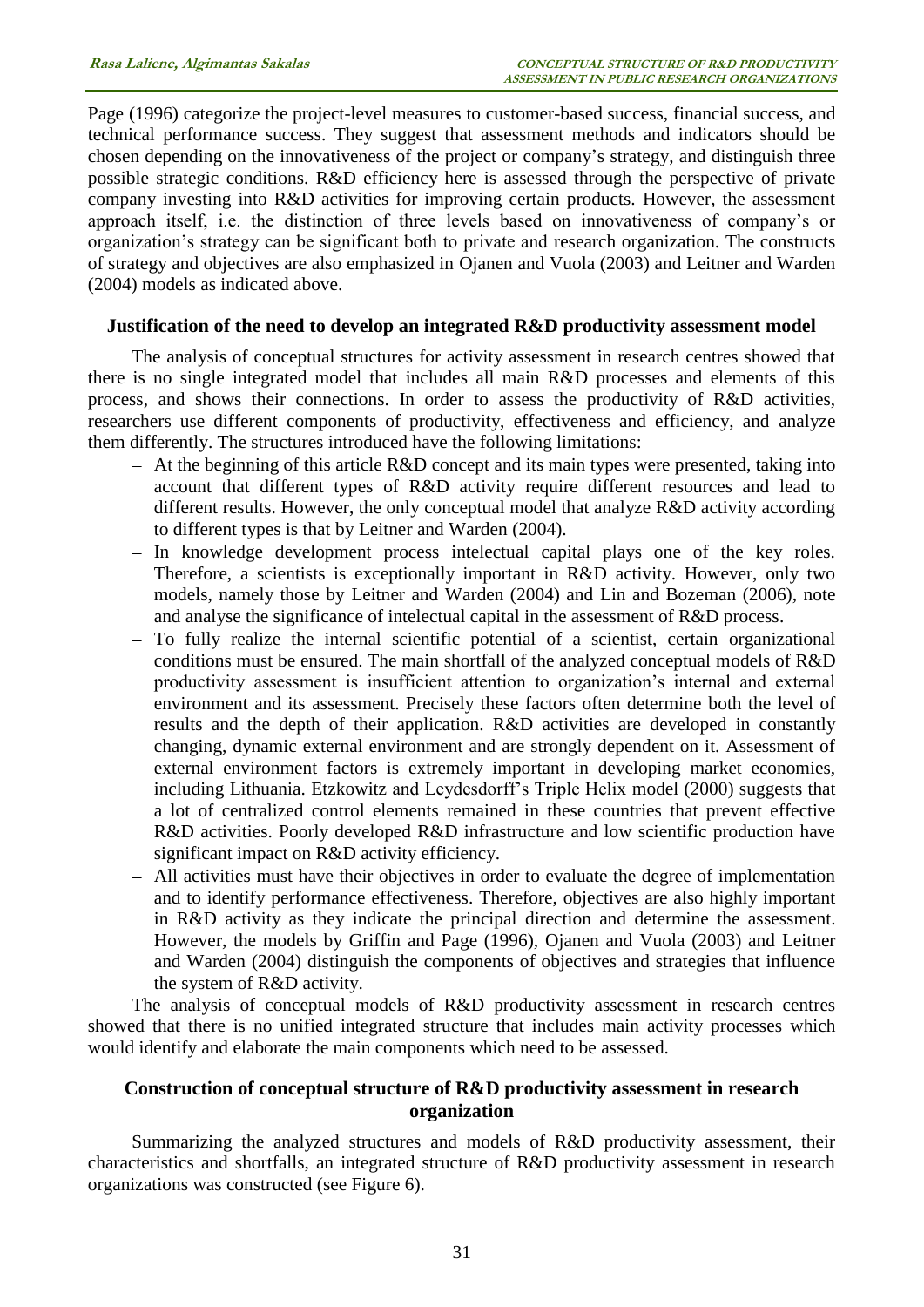

**Figure 6.** Conceptual Structure of R&D Productivity Assessment in Research Organizations

Scientific literature analysis revelead that usually in R&D productivity concepts three main components are distinguished: inputs, outputs and outcomes. Thus, it can be assumed that this sequence is the basis of R&D productivity concept which devides the system into two different processes: R&D process and receiving system. Inputs can include ideas, information, people, effort, investments, equipment, requests, funds needed for activities, etc. Inputs are the resources of the system, which generate the cognitive process. The process of producing scientific activity is divided into three main activities according to the R&D types, namely fundamental research, applied research and experimental development, because different R&D type requires different financial, time and other resources, and produce different types of outputs. Outputs can include publications, new products or processes, knowledge, patents, etc. They can be divided into three main categories: scientific outputs, technological outputs and inventive outputs. Not all outputs determine outcomes because not all R&D activities are carried out with a practical purpose. In the case of fundamental research, the activity is generally directed into deeper assimilation of new knowledge rather than on application of knowledge in a short-run. Also, some of the R&D projects fail and cannot provide useful results. However, it does not make R&D productivity less significant and the need of its assessment is not diminished. The formulated structure distinguish intangible outputs, i.e. a tangible product is not created, only scientific knowledge and experience is deepened, therefore, the figure shows its connection to input as the increase of human resource competence.

In most general sense, two main directions of R&D benefits can be identified: a benefit for organizational unit which carries out R&D or invests in R&D activity, and a benefit for environment. This study assesses productivity from the perspective of research organization, therefore to types of outcome are distinguished: financial and non-financial, i.e. results, which a research organization obtains after transferring its scientific production, are assessed.

Just like any other activity, R&D takes place in a certain social and cultural environment which has a direct influence on employees' well-being, motivation, resources and similar, thus the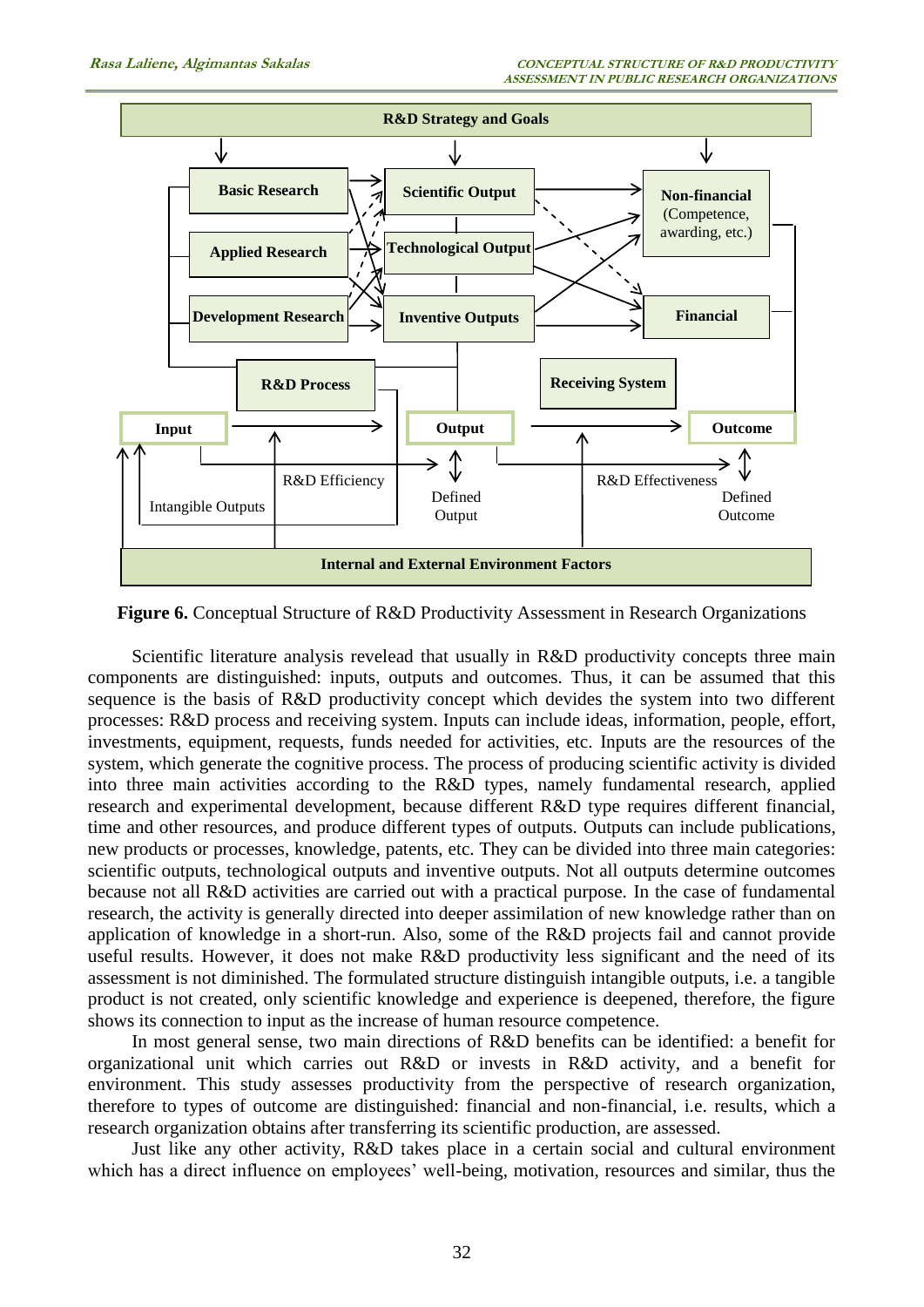assessment of both internal and external environment becomes a significant aspect of R&D productivity.

Analysing productivity of R&D or innovative activity, a special attention is paid to productivity of persons that carry out intellectual work because scientist is the main capital in this activity. Research carried out by Stripeikis and Ramanauskas (2011) prove that personnel skills and their personal preferences are extremely important to R&D productivity. Therefore, not only the choice of employees becomes an important aspect but also the empowerment and development of their personal and scientific potential. For employees' internal potential to be fully harnessed, certain organizational conditions must be secured: organizational environment must motivate and promote active work, helping to reveal the inner potential of employees. Properly designed organizational environment promotes employees' positive approach to work, increases their selfesteem, self-confidence, loyalty, responsibility and performance. Therefore, in the introduced assessment structure internal and external environment of R&D activity and its factors become a very important component of the system. Scientific activity results and its efficiency depend not only on scientific and technical potential of organization, but also on external environment factors, such as political, economic, social-cultural or technological environment. Studies that analyze the assessment of environment favourability to R&D activity are still very rare. Wieser (2005) argues that different R&D results are determined by systematic differences berween countries or industries and different means of political support for R&D. Authors that analze R&D productivity and the difference and amiguity of its results only point out to the possibile impact of different R&D activity environment on efficiency but do not engage into further analysis.

The R&D productivity assessment structure provided in this article includes both R&D efficiency and R&D effectiveness assessment dimensions. In order to evaluate R&D efficiency or R&D effectiveness, a desired level of production or results must be emphasized. Efficiency then can be the amount of scientific production during a certain period of time, or the amount of scientific production per scientist. This and other ways can be used to assess and analyse the efficiency of the use of intellectual capital, resource allocation and technical efficiency. Research organizations differ in their ownership structures, legal status, organisational structures, so it is only obvious that they will have different missions and outputs. It shows that assessment of effectiveness and its level in different research organizations will depend upon the type and structure of an organization, its R&D strategy and major objectives. The main estimate of research organization's effectiveness can become, for example, a financial index given that the main objective of the organizations is commercialization of scientific production. So the emphasis of different factors or dimensions in the constructed model set different requirements for the evaluation criteria in the final selection of R&D performance measures.

#### **4. Discussion**

The conceptual structure for R&D productivity assessment was constructed based on systematic approach as R&D productivity is conditioned by both R&D activity mechanisms within organizations and its connection to external environment. These processes compose and include R&D activity system which can be defined as an aggregate of elements and interacting mechanisms which create preconditions for efficient R&D activity and full use of scientific potential. The constructed conceptual structure for R&D productivity assessment in research organizations is both scientifically and practically significant allowing to understand and interpret the concept of R&D productivity and efficiency and its entire operating system. The structure includes the main segments of R&D activity and its surrounding environment and shows their interconnections:

- the distinction between two main R&D activity processes is maid: R&D process and receiving system;
- $-$  the process of obtaining scientific knowledge is explained in detail according to R&D types;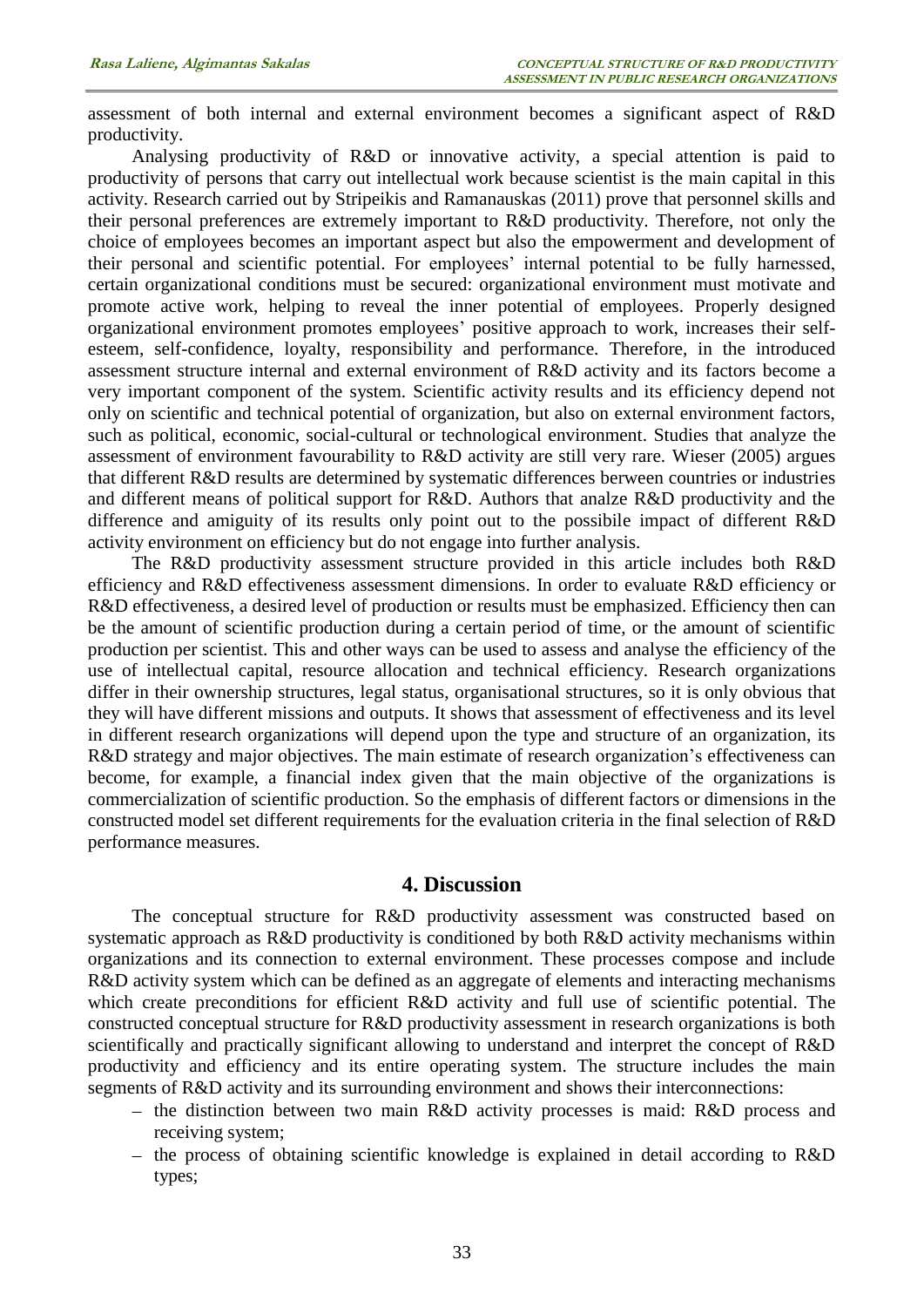- R&D production is divided into three groups of tangible outputs, the relation with two types of outcomes is identified; the component of intangible outputs is emphasized;
- elements of R&D efficiency and R&D effectiveness are identified and the necessity of defined output and results for assessment is shown;
- elements of internal and external environment are distinguished and the necessity of their assessment is emphasized.

The constructed approach of R&D assessment can be of value for:

- R&D performance and perspectives analysis;
- $f$  formulating R&D policy of a research organization, identifying strategic R&D objectives;
- $\overline{\phantom{a}}$  constructing assessment model of R&D productivity;
- $-$  defining the purpose, level, type or method of R&D performance measurement;
- $-$  identifying assessment criteria of R&D productivity.

The constructed conceptual structure of R&D productivity assessment in research organizations allows to understand and interpret the aggregate of R&D productivity and efficiency concept, it integrates the most important segments of R&D activity and its surrounding environment and shows the connections among them. Based on this structure the criteria for R&D productivity assessment can be identified or R&D productivity assessment model in public organizations can be constructed.

# **References**

- Agrell, P. J. & West, B. M. (2001). A caveat on the measurement of productive efficiency. *[International](http://www.sciencedirect.com/science/journal/09255273)  [Journal of Production Economics,](http://www.sciencedirect.com/science/journal/09255273)* [69 \(1\)](http://www.sciencedirect.com/science/journal/09255273/69/1)*,* 1–14. [http://dx.doi.org/10.1016/S0925-5273\(00\)00036-0](http://dx.doi.org/10.1016/S0925-5273%2800%2900036-0)
- Autio, E. & Laamanen, T. (1995). Measurement and evaluation of technology transfer: review of technology transfer mechanisms and indicators*. [International Journal of Technology Management,](http://www.ingentaconnect.com/content/ind/ijtm;jsessionid=ed6mp0g7qwkf.victoria)* 10 (7-8), 643- 664.<http://dx.doi.org/10.1504/IJTM.1995.025647>
- Balezentis, T. & Balezentis, A. (2012). Application of the Luenberger Index to Estimating Dynamics of the Total Factor Productivity in Lithuanian Family Farms. *Ekonomika ir vadyba: aktualijos ir perspektyvos,*  3(27), 70-79. [http://vddb.library.lt/obj/LT-eLABa-0001:J.04~2012~ISSN\\_1648-9098.N\\_3\\_27.PG\\_70-](http://vddb.library.lt/obj/LT-eLABa-0001:J.04~2012~ISSN_1648-9098.N_3_27.PG_70-79) [79](http://vddb.library.lt/obj/LT-eLABa-0001:J.04~2012~ISSN_1648-9098.N_3_27.PG_70-79)
- Bogetoft, P. & Otto, L. (2011). Benchmarking with DEA, SFA, and R. *Interneational Series in Operations Research and Management Science,* 157. Spinger. <http://dx.doi.org/10.1007/978-1-4419-7961-2>
- Brown, M. & Svenson, R. (1998). Measuring R&D Productivity. *Research Technology Management,* 41 (6), 30-35.
- Cincera, M., Czarnitzki, D. & Thorwarth, S. (2008). Efficiency of Public Spending in Support of R&D Activities. *Workshop on assessing the socio-economic impacts of public R&D investment,* 11 (June), OECD.
- Coccia, M. (2001). A Basic Model for Evaluating R&D Performance: theory and application in Italy. *R&D Management,* 31 (4), 453-464. doi: 10.1111/1467-9310.00231
- Coccia, M. (2005). A scientometric model for the assessment of scientific research performance within public institutes. *Scientometrics*, 65( 3), 307-321. doi: 10.1007/s11192-005-0276-1
- Colquhoun, G. J., Baines, R. W. & Crossley, R. (1993). A State of the Art Review of IDEF0. *International Journal of Computer Integrated Manufacturing,* 6, 252-64. <http://dx.doi.org/10.1080/09511929308944576>
- Conte, A., Schweizer, P., Dierx, A. & Ilzkotitz, F. (2009). An analysis of the efficiency of public spending and national policies in the area of R&D. *European Economy: Occasional Papers,* 54 (September). doi: 10.2765/51663
- Etzkowitz, H. & Leydesdorff, L. (2000). The dynamics of innovation: from National Systems and ''Mode2'' to a Triple Helix of university–industry–government relations. *Research Policy,* 29, 109–123. [http://dx.doi.org/10.1016/S0048-7333\(99\)00055-4](http://dx.doi.org/10.1016/S0048-7333%2899%2900055-4)
- *Frascati Manual: Proposed Standard Practice for Surveys on Research and Experimental Development.* (2002). OECD.